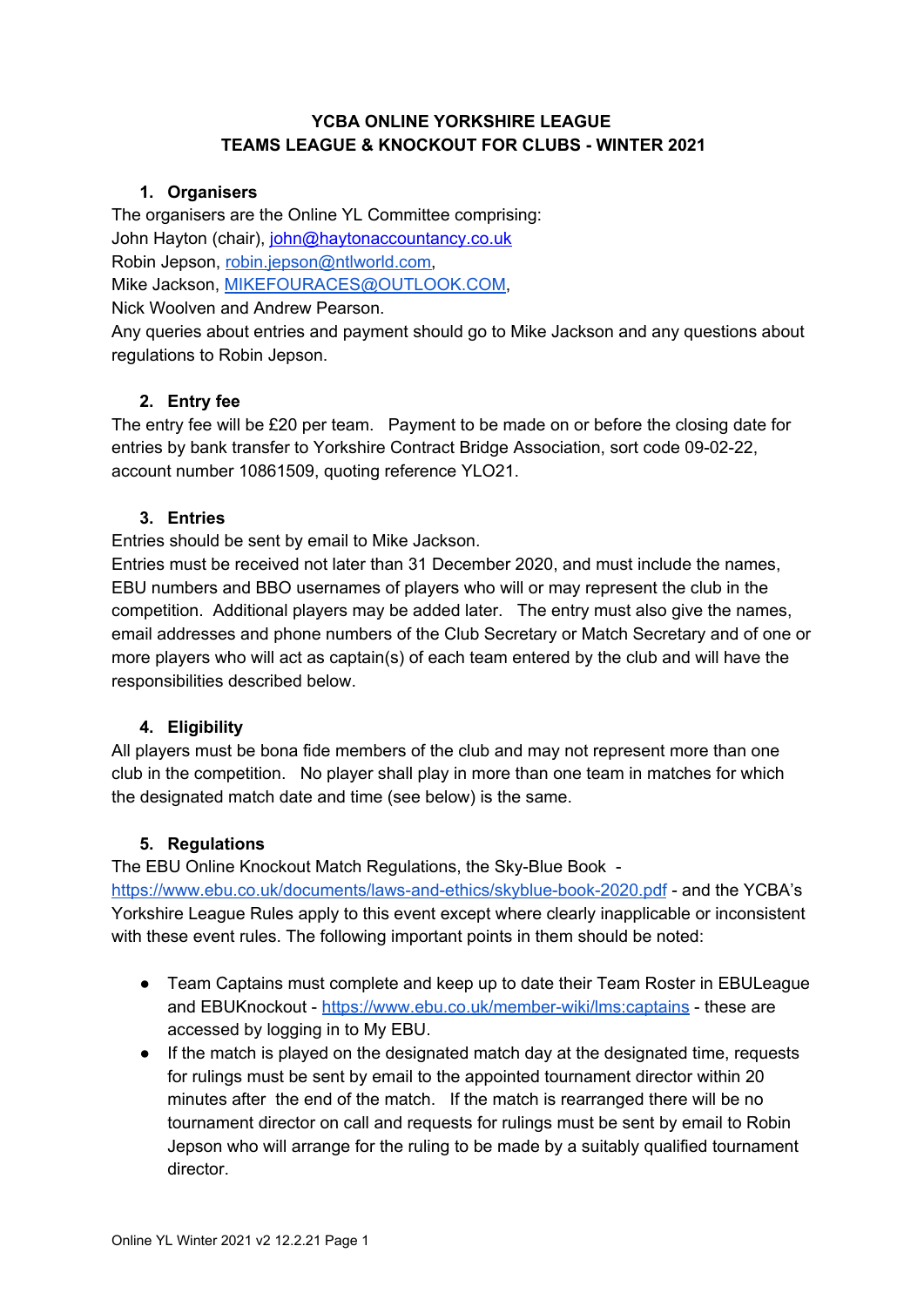- As all matches are privately arranged, clicking the TD button on the BBO screen will not summon a TD but will simply send a message to the team captain who set up the match. When requesting a ruling, it is helpful to send a link to the hand in question and a screenshot of any relevant chat.
- Undos are allowed only for mechanical errors (misclicks) or misinformation during the auction. An undo may not be granted during the play of the hand and should not be asked for. To help avoid mechanical errors, switch on "confirm card" and "confirm bid" in your BBO account settings. (Account Settings Confirm.)
- Players should disclose their agreements properly to their opponents, in one or more of the following ways:
	- exchange EBU20 system cards with each other before the start of play by email
	- have completed BBO system cards available online
	- add brief details of their system to the BBO Player Profile which can be inspected during play by clicking on the player's user name.
	- use the chat function to give brief details of their system (as an example, "Acol, 12-14 notrump, weak twos in three suits, standard attitude and count carding" would be sufficient)
- Any artificial call at any level, as well as any call that would be alerted or announced in a face-to-face game, should be explained by the player making the call, using the Alert box first, to ensure that only the opponents can see the explanation. Further questions and answers should always be made so that the player's partner does not see them.
- Players may consult their own system card and other notes at any stage
- Teams will be assigned to divisions based on their standing of the equivalent club team in the Autumn 2020 season of the Online Yorkshire League. The number and size of divisions will be decided by the organisers depending on the number of teams entering.
- The final position in the league tables may be used to decide the composition of divisions if the competition is repeated (for example, in an eight team division two teams are promoted and two are relegated).

# **6. Format**

For all divisions, the season will, if practicable, consist of a single round robin of league matches and an intra-divisional knockout competition (Cup). The losing teams in the first round of the Cup will play in a subsidiary knockout (Plate) and the losing teams in the semi-finals of the Cup and Plate will play off for third/fourth and seventh/eighth places in the knockout. If there are more than eight teams in a knockout, a preliminary round or a triella may be required. If there are fewer than eight teams in a knockout, a triella will be arranged.

The default dates and times for playing matches are as follows (see below for rearranged matches):

League round 1 - Sunday 17 January at 2.00 pm League round 2 - Sunday 17 January at 4.15 pm League round 3 - Sunday 31 January at 2.00 pm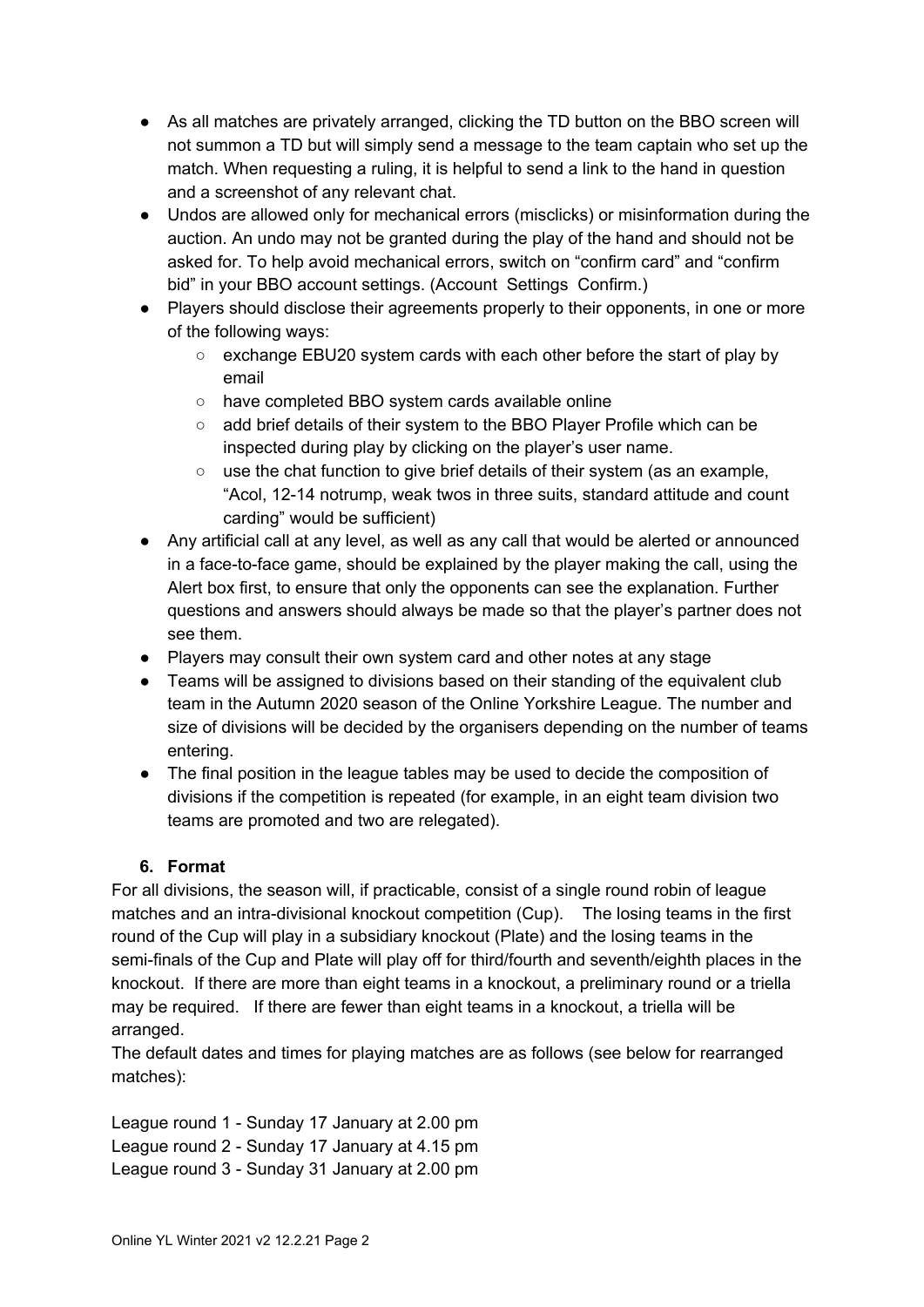League round 4 - Sunday 31 January at 4.15 pm League round 5 - Sunday 21 February at 2.00 pm Cup Round 1 - Sunday 21 February at 4.15 pm League round 6 - Sunday 7 Match at 2.00 pm Cup and Plate semi-finals - Sunday 7 March at 4.15 pm League round 7 - Sunday 28 March at 2.00 pm Cup and Plate finals and play-off matches - Sunday 28 March at 4.15 pm

Teams may agree a different date or starting time for their matches but the tournament director will only be available between 1.30 pm and 6.15 pm on the designated match day If the total number of entries is not exactly divisible by eight, then so far as practicable the number of teams in each division will be arranged so that each team has at least six matches; this may involve a bye round and / or cross-divisional matches.

# **7. Length of matches**

Matches will consist of one set of 12 boards or 6 boards for triellas in the knockout competition, with no change of opponents.

#### **8. Fixtures**

A fixture list and a draw for the first round of the knockout competition will be worked out using EBULeague and EBUKnockout respectively and sent to each club's Club Secretary or Match Secretary as named on the entry form. The first named team is deemed to be the home team and the second named is the away team.

# **9. Setting up the Matches**

Matches are set up by the Home Captain(s) (specified in the Draw) or any other person to whom the Home Captain has delegated this responsibility. No later than the day before the match day, the Away Captain must send the Home Captain by email the names and BBO usernames of the away team. Contact details (email address and phone number), partnership line-ups and BBO user names should be entered in EBULeague and in EBUKnockout.

The Home Captain has seating rights, namely the choice of opponents and the compass direction (North-South or East-West) in which the players will sit.

BBO do not allow players with fewer than 100 logins to set up team matches. If this causes difficulty for any club, please request assistance from one of the organisers before the first match day, or from the appointed tournament director on the designated match day. Players should login to BBO not less than 10 minutes before the starting time of the match. Matches are set up using the Create Teams Match function as described in the BBO guide. The scoring barometer must be switched off. Unless otherwise agreed between the teams,

the option to allow kibitzers should be switched off.

Matches are scored by IMPs and converted to Victory Points using the appropriate conversion scale in the tables below. For any curtailed matches the EBU discrete scale for the number of boards actually played is to be used.

If two teams in the league table have an equal number of Victory Points the tie will be broken using the method described in the EBU White Book 2019.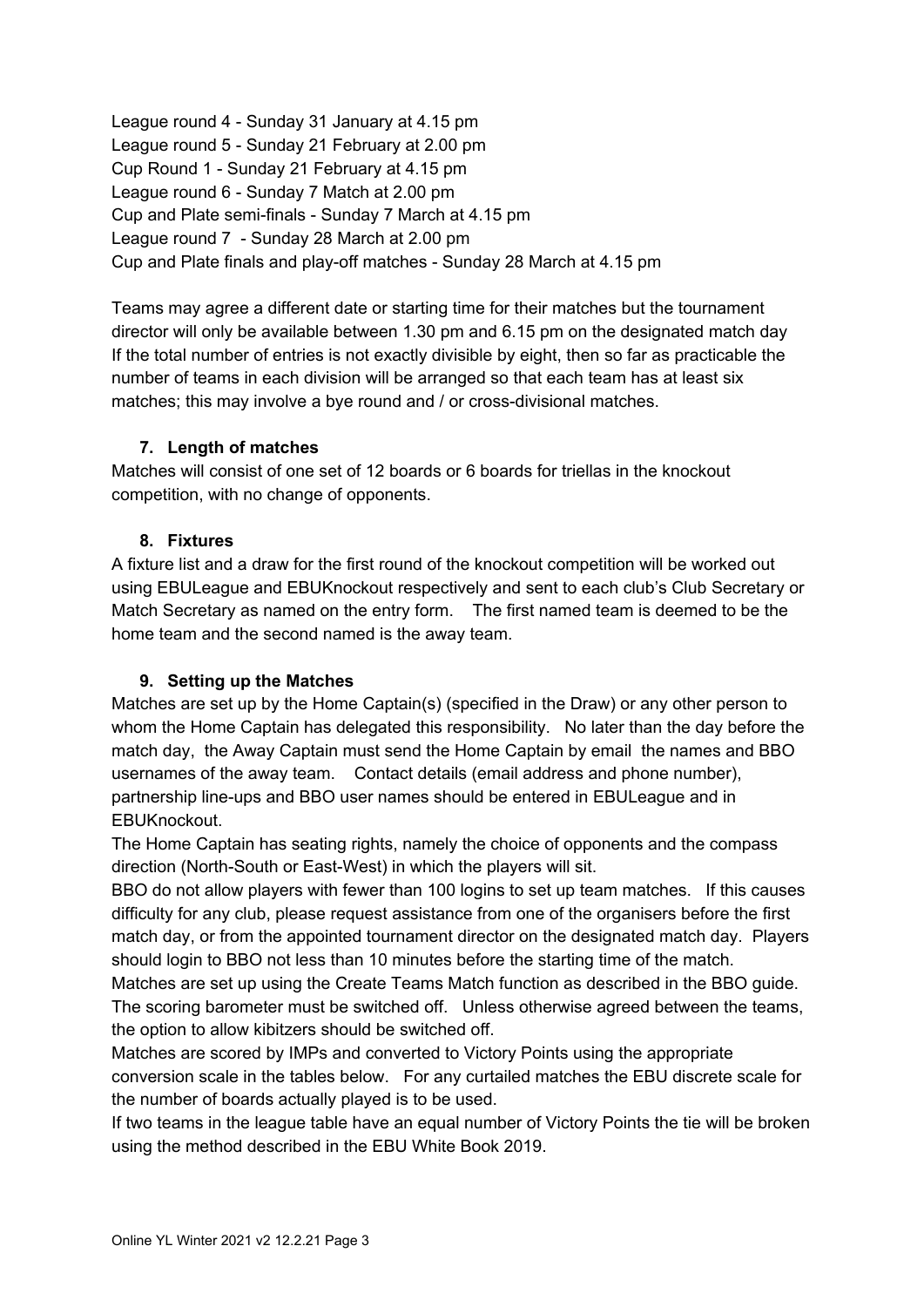If a match in the knockout competition is tied after 12 boards the teams will play an additional three boards - the Home Captain or delegate will set up the additional boards with no change of opponents or seating positions. If the match is still tied after the additional boards the tie will be broken using the method described in the White Book.

# **10. Results and player details**

The captain of the winning team must enter the result of the match in EBULeague or EBUKnockout as applicable. Both team captains must also enter in EBULeague or EBUKnockout details of the players in each match.

# **11. Rearranging Matches**

Matches may be rearranged by agreement between the teams. Unless otherwise agreed by the organisers any match not played on the designated match day should be rearranged for a date and time before the next match day. It is strongly recommended and requested that the final league match be played on the designated match day at the designated time. In any event, all league and knockout matches must be played on or before Saturday 3 April.

# **12. Defaults**

If a team fails to turn up then unless the opponent agrees otherwise it is deemed to be in default. If a rearrangement is requested but the teams are unable to agree an alternative date and time, then each team must make a written submission by email to the organisers who will adjudicate a result. If one team is in default, the adjudicated result will be 14-6 to the non-offending team. If both teams or neither is in default, the adjudicated result will be 10-10. If both teams are adjudged to be in default, but one has greater responsibility than the other for the failure to play, then the organisers may award a 13-7, 12-8 or 11-9 result.

# **13. Curtailed matches**

If a match is curtailed owing to technical issues or other unforeseen circumstances, then:

- any results from the boards that have been played at both tables stand.
- If at least 9 boards have been played, or 4 boards in a triella, the match is deemed to be complete
- otherwise the remaining boards must be played to complete the match on a date and time agreed between the teams

| <b>Number of imps</b> | <b>Number of VPs</b> | <b>Number of imps</b> | <b>Number of VPs</b> |
|-----------------------|----------------------|-----------------------|----------------------|
| $0 - 1$               | $10 - 10$            | $20 - 24$             | $16 - 4$             |
| $2 - 4$               | $11-9$               | 25-30                 | $17-3$               |
| $5 - 7$               | $12 - 8$             | $31 - 37$             | $18-2$               |
| $8 - 11$              | $13 - 7$             | 38-46                 | $19-1$               |
| $12 - 15$             | $14-6$               | $47+$                 | $20 - 0$             |

# **Conversion scale of imps to VPs - 12 board matches**